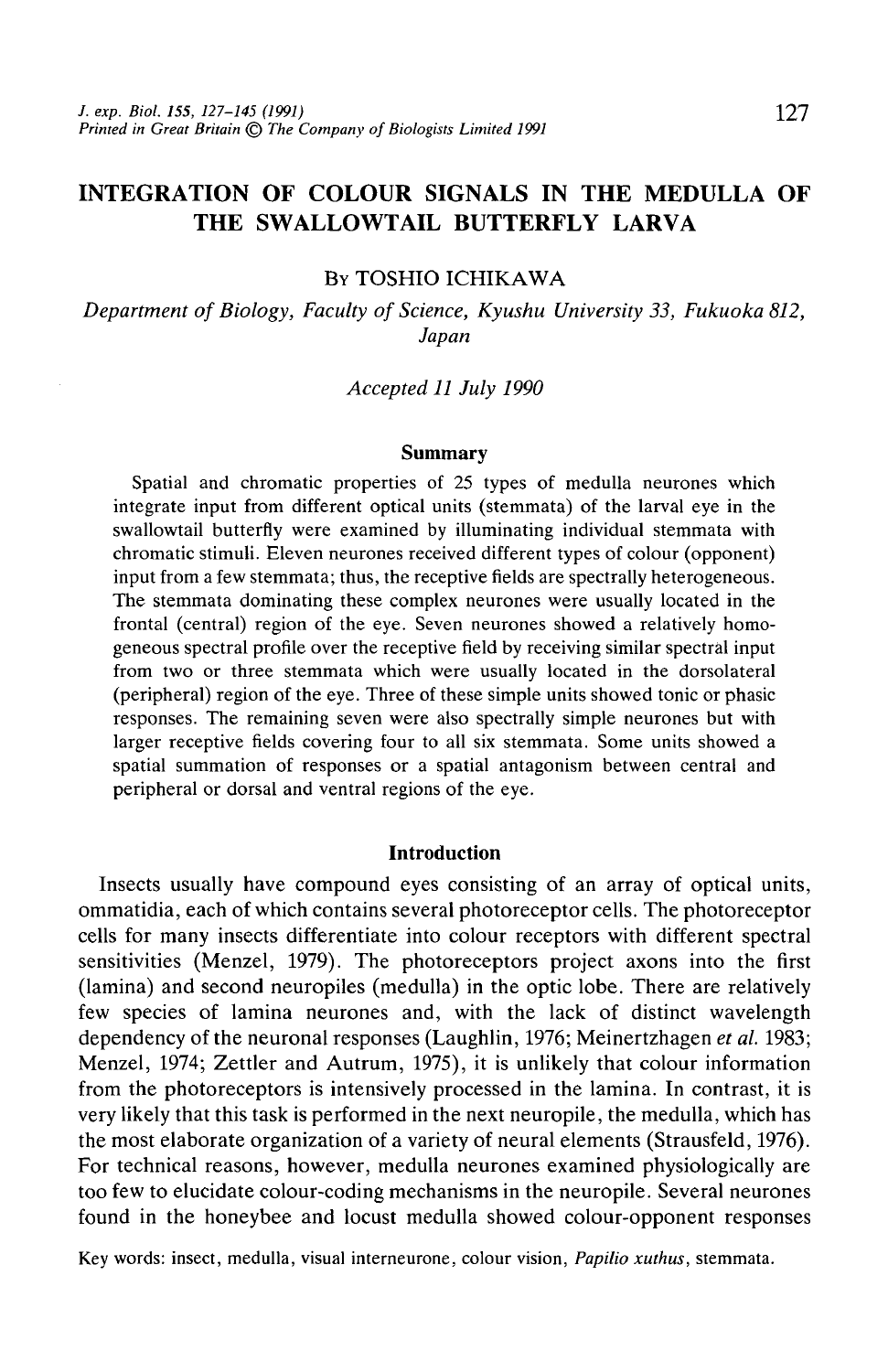(Hertel, 1980; Hertel and Moronde, 1987; Hertel *etal.* 1987; Kien and Menzel, 1977; Osorio, 1986, 1987).

Lepidopteran larvae have a simple eye consisting of six optical units (stemmata) arranged semicircularly on each side of the head. The receptive field of a stemma overlaps partially with that of a neighbour at a particular region in the visual space (Ichikawa and Tateda, 1982). Each stemma has seven photoreceptor cells beneath a small corneal lens and a crystalline cone (Toh and Sagara, 1982). The photoreceptor cells in each stemma are spectrally differentiated into two or three types (Ichikawa and Tateda, 1980). They project axons into the lamina and medulla (Ichikawa and Tateda, 1984; Toh and Iwasaki, 1982). The close similarity in basic structure of the visual systems between the larvae with stemmata and the adults with compound eyes makes the larval visual system a simple model for insect colour vision. Investigation of the larval visual system may reveal basic or general aspects of neural integration mechanisms of photoreceptor signals in the insect optic lobe.

Response profiles of a variety of visual interneurones in the medulla of the swallowtail butterfly larva were examined by stimulating individual stemmata, separately, with monochromatic light of varying wavelengths. The results indicated that the medulla contained two major groups of functionally different neurones for integrating spectral signals from these photoreceptors. One group of neurones was mono-stemma-dominated, combining the outputs of the different classes of photoreceptors present in a single stemma in specific colour opponent mechanisms, as described in a previous paper (Ichikawa, 1986). The other group of neurones is multi-stemmata-dominated, integrating photoreceptor signals from two or more stemmata into a great variety of neural signals with specific spatial and chromatic properties. This paper describes the functional properties of 25 units, about 50 % of the multi-stemmata-dominated neurons thought to be present in the medulla.

#### **Materials and methods**

Preparation, recording and stimulation were the same as in a previous paper (T. Ichikawa, in preparation). Animals used were fifth-instar larvae of the swallowtail butterfly *Papilio xuthus* L. reared in our laboratory. After plugging the mouthparts of a larva with a quick-drying glue, the head of the larva was fixed with beeswax to an experimental chamber. The chamber was then filled with a physiological saline (NaCl  $4$ mmoll<sup>-1</sup>; KCl  $40$ mmoll<sup>-1</sup>; MgCl<sub>2</sub> 18 mmoll<sup>-1</sup>; CaCl<sub>2</sub>  $\sqrt{3}$  mmol  $1^{-1}$ ; glucose  $150 \text{ mmol1}^{-1}$ ;  $pH6.5$  with  $2.5$  mmol<sup>1-1</sup>  $KH_2PO_4-KHCO_3$ , and all of the head except for the right lateral part bearing the stemmata was placed to soak in this bath of saline. The brain was exposed by removing a frontal part of the cuticle of the head capsule. Circumoesophageal connectives were cut to reduce the transmission of movement of the oesophagus to the brain. A pair of stainless-steel insect pins, which served as a platform for the brain, was placed under the brain. The tip of a glass pipette containing 1%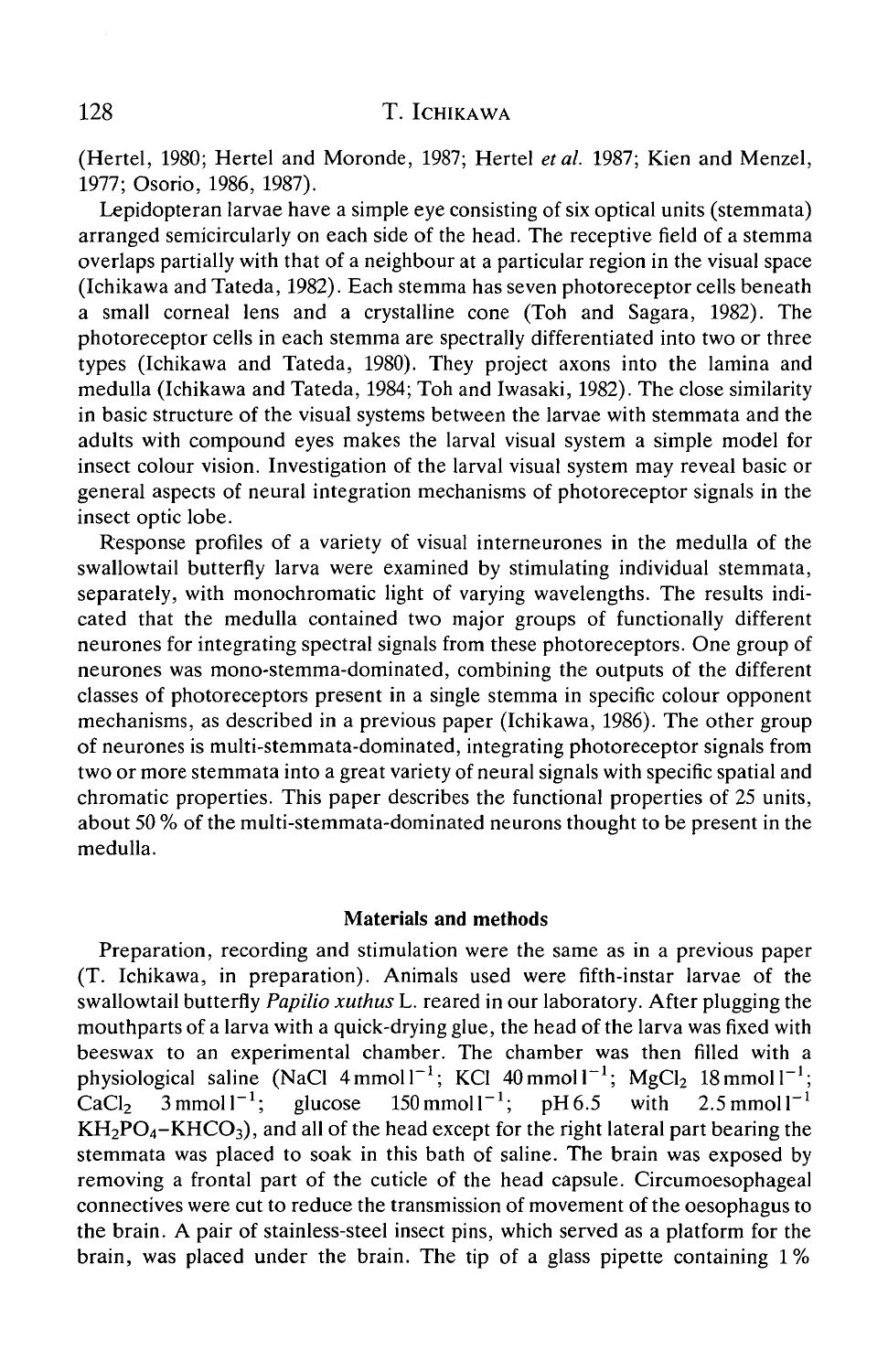Pronase was put on the brain for 20–30s to facilitate the penetration of a glass pipette microelectrode.

A microelectrode filled with  $1 \text{ mol}^{-1}$  potassium acetate was inserted into the somata region of the medulla neurone between two imaginal disks (Ichikawa and Tateda, 1984). An indifferent electrode was placed in the saline bath. Intracellular responses were amplified in the conventional manner and recorded simultaneously on magnetic tape and a chart recorder.

Each stemma was illuminated independently *via* a quartz optical fibre  $(150 \mu m)$  in diameter), the tip of which was placed within  $50 \mu m$  of the surface of the corneal lens of the stemma. White light from a 500 W xenon arc lamp and monochromatic test light from a grating monochromator (Bausch & Lomb) equipped with a 150 W xenon arc lamp were introduced into each optical fibre with the aid of a small quartz half-mirror. Monochromatic light for background illumination was obtained by interposing an interference filter with a transmission peak at 370, 450 or 580nm into the pathway from the light source. A rotary metal disk with various patterns of holes was placed in each light path to select the stemmata to be illuminated. The duration of illumination was controlled by a mechanical shutter. The intensity of the light was regulated with quartz neutral density filters and a quartz neutral density wedge. The light intensities were measured by a radiometer (Sanso U-3580) or a thermopile (Kipp & Zonen). The reference intensity of white light (log  $I_w$ =0.0) corresponded to 3.2 W m<sup>-2</sup>, and that of monochromatic light (log  $I_m$ =0.0) to 2.4×10<sup>13</sup> quanta cm<sup>-2</sup> s<sup>-1</sup>. Contamination of stray light from a light path scattered into adjacent stemmata, determined in preliminary experiments by measuring photoreceptor responses, was less than  $-3$  log units.

## *Analysis of response profiles*

After successful penetration of a medulla cell in the dark, six stemmata were illuminated first simultaneously and then separately with a white test light of a constant intensity ( $log I_w = -4.0$ ) to determine the receptive field profile. If the cell was identified as a unit of the multi-stemma-dominated neurone, six stemmata were simultaneously exposed to monochromatic test light of increasing intensities for 1 s at 0.2 Hz. This was done to produce intensity-response functions at 370, 450 and 550 nm; these wavelengths are almost identical to the spectral location of maximum absorbance  $(\lambda_{\text{max}})$  for the three classes of photoreceptors, and are most important for the determination of the influence of those photoreceptors. The stemmata were then individually exposed to the three monochromatic test stimuli at a constant intensity  $(-3.0. The intensities of the test stimuli$ were chosen so as to elicit about 90 % of the maximum response which the unit could produce when all the stemmata were illuminated. If the unit was still responsive after this basic characterization of the chromatic properties throughout the field of view of the stemmata, an additional experiment was made to obtain either intensity-response functions measured at the three wavelengths for individual stemmata or spectral response functions, determined by illuminating all the stemmata or a particular stemma with monochromatic stimuli of various wave-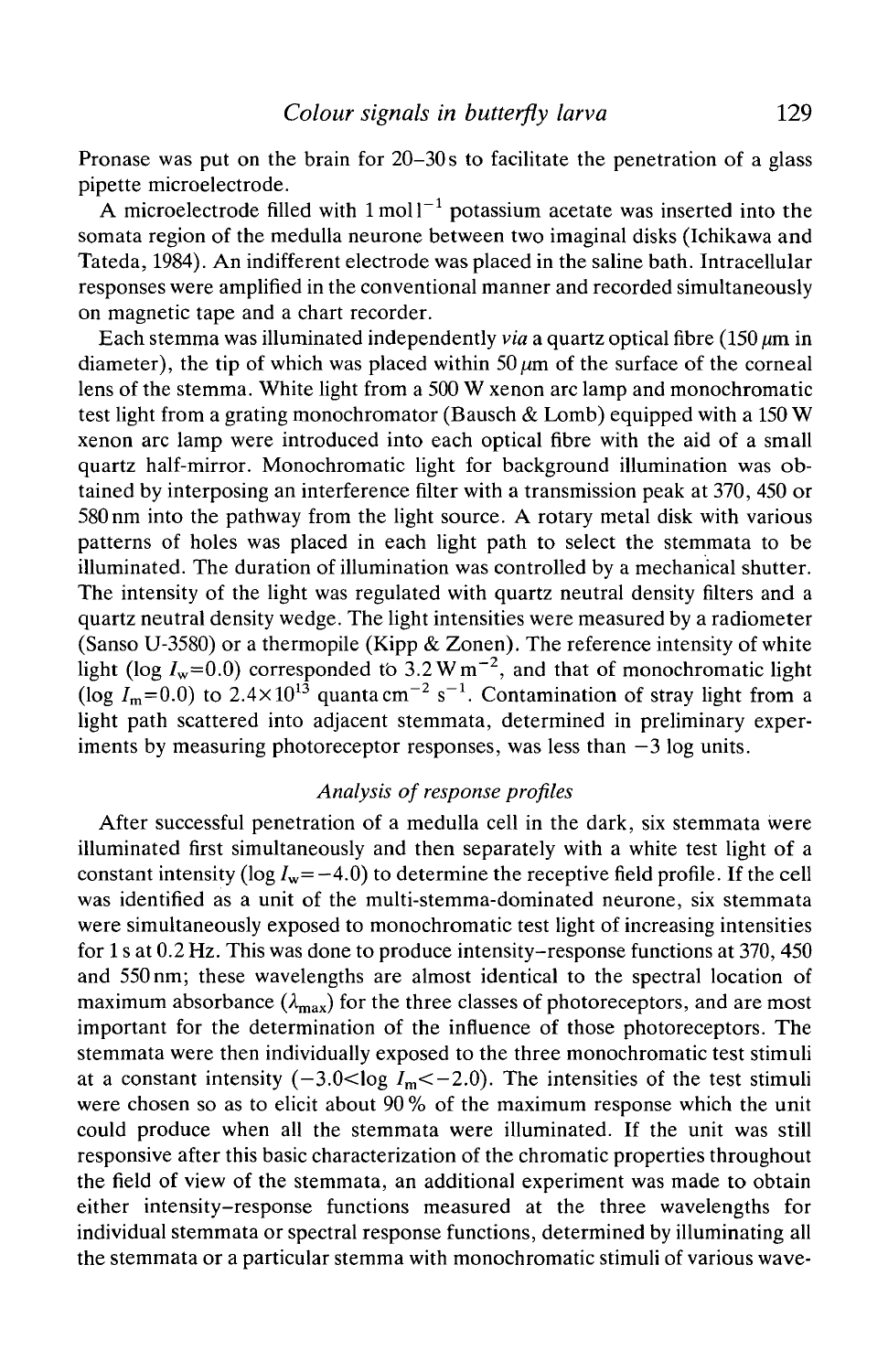lengths at a constant intensity. Sometimes similar basic and/or additional experiments were made with white or chromatic light in the background.

### **Results**

Intracellular potentials were recorded from 350 multi-stemmata-dominated neurones. The neurones continued to discharge in the dark and responded with an increase or a decrease in the discharge rate, associated with a slow depolarization or a hyperpolarization of the membrane. Although there was a great variety in this group of medulla neurones, identification of neurones from different preparations was often facilitated because most showed characteristic electrical activities. These included fluctuations of the resting potentials, patterns of impulses and relative amplitude of the slow postsynaptic potentials compared with the impulse height. These electrical activities were closely related to the spatial and chromatic response profiles of the neurones. Examples of intracellular responses of physiologically identified neurones are shown in Fig. 1 (also see Figs 2, 4, 6 and 11). Neurones A-C responded with an increase in the discharge rate of the impulses superimposed on the depolarizing postsynaptic potentials. Neurone A was easily distinguishable from neurone B by its relatively small depolarization and unitary EPSP- and IPSP-like fluctuations of the resting membrane potential in the dark. Neurone C was characterized by a quite regular impulse pattern and a tonic response. The other neurones were characterized by phasic excitatory responses evoked at both the onset and the offset (D) or only the offset (E) of the stimulus. Since the somata of the medulla neurones are distant from their dendrites and axons, which are located in the neuropile (a synaptic region) (Ichikawa and Tateda, 1984), these different features of the electrical activity recorded from somata may reflect different mechanisms of signal generation and different spatial properties for signal propagation from the generating sites, based on different morphology. Similar characteristic electrical activities found in another group of medulla neurones have been described previously (Ichikawa, 1986). The 25 types of neurones identified were roughly divided into two classes according to the chromatic complexity or heterogeneity of the receptive fields: simple and complex. Some were characterized by specific temporal or spatial properties.

### *Spectral characteristics*

### *Simple cells*

Neurones of this class received a similar type of spectral input from different stemmata; hence, the receptive fields were relatively homogeneous.

Fig. 2A illustrates the responses of a neurone that received the same type of colour-opponent input from three stemmata. In response to monochromatic stimuli applied to all six stemmata (All), the unit was.excited at a short wavelength (370 nm) and inhibited at intermediate (450 nm) and long wavelengths (550 nm). Applying the same stimuli to individual stemmata (I–VI) revealed that the colouropponent signals originated from stemmata IV-VI, the three stemmata located in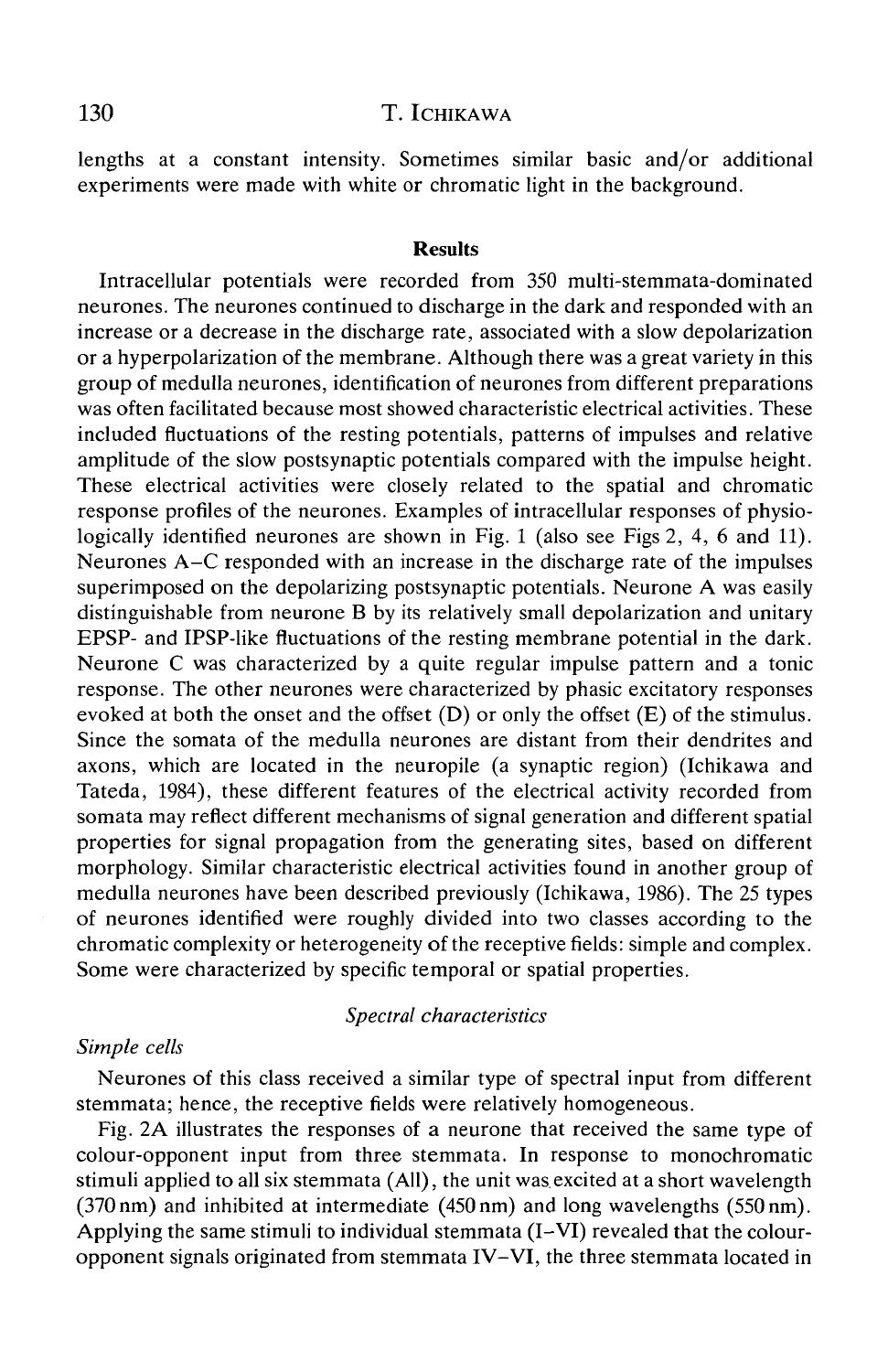

Fig. 1. Intracellular responses of five medulla neurones showing characteristic electrical activity in response to monochromatic (A) or white light stimuli (B-E) under a dark-adapted state. (A) A simple colour-opponent cell characterized by a relatively small depolarization during stimulation (550 nm). Unitary EPSP-like (arrowheads) and IPSP-like (arrows) fluctuations were distinguishable in the dark. (B) A complex colour-opponent cell responding with a relatively large depolarization. (C) A tonic cell discharging action potentials quite regularly. (D) A phasic (on-off) cell showing transient depolarizations when the light was turned on and off. (E) A phasic (off-) unit with a transient depolarization when illumination was terminated. Horizontal bars beneath each record indicate the stimulus duration of 1s. log  $I_w = -4.0$ . log  $I_m = -2.5$ . Spatial and spectral response profiles of units A-E are represented in Figs 3A, 8A, 10A, 10B and IOC, respectively.

the dorsal and lateral regions of the eye. Fig. 2B shows a response profile of the unit obtained by illuminating individual stemmata separately (I-VI) and simultaneously (All) with monochromatic light of a constant intensity at 370, 450 and 550nm. Illumination of stemma V produced the strongest responses, which could reach the maximum obtainable by simultaneous illumination of all stemmata. Stimulation of the adjacent stemmata (IV and VI) evoked weaker responses, saturating at 60-80% of the maximum response. Illumination of the three other stemmata (I—III) gave a very weak excitation, even with the strongest stimuli. Fig. 2C shows the action spectrum of the unit in which impulse numbers during 1 s stimulation of all stemmata are plotted. The action spectrum and response profile indicate that ultraviolet receptors present in stemmata IV-VI mediated the excitation and that blue and green receptors in the same stemmata mediated the inhibition. Although the excitatory input from stemmata I—III was often too weak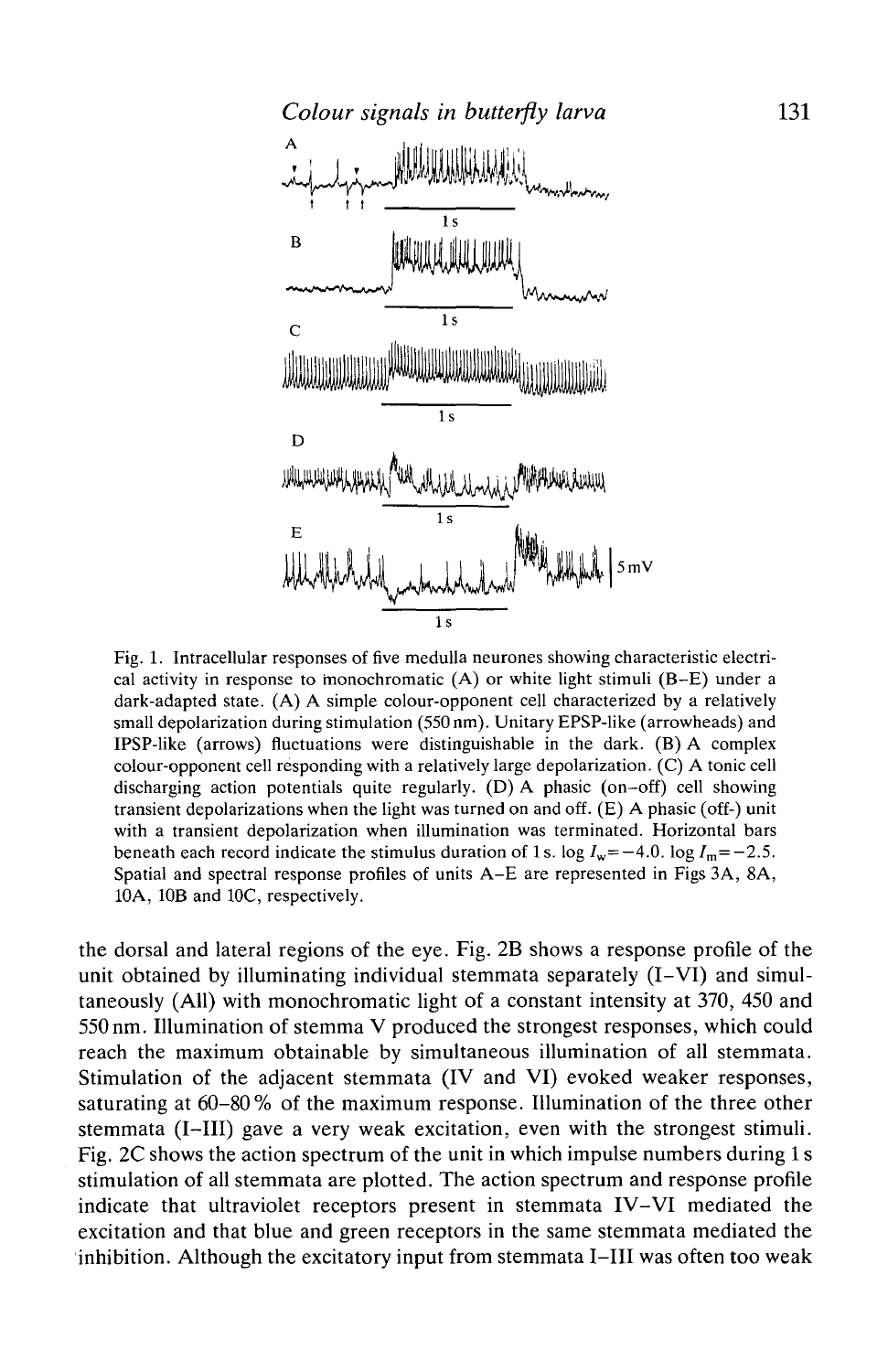

to be analyzed, an analysis of such weak input made on a different preparation indicated that the excitatory signals were mainly from blue and green receptors.

Fig. 3 illustrates response profiles for four types of neurones with similar colouropponent profiles but different receptive fields. They were excited by longer wavelengths and inhibited by shorter wavelengths: excitation was mediated by green receptors and inhibition was mediated by ultraviolet receptors in trichromatic stemmata (II, IV-VI) or blue receptors in dichromatic stemmata (I, III). Three neurones (A-C) combined the colour-opponent signals from two or three stemmata located at the frontal part of the eye (II-IV) or at the dorsal and lateral parts of the eye (IV-VI). The fourth neurone (D) received signals from all six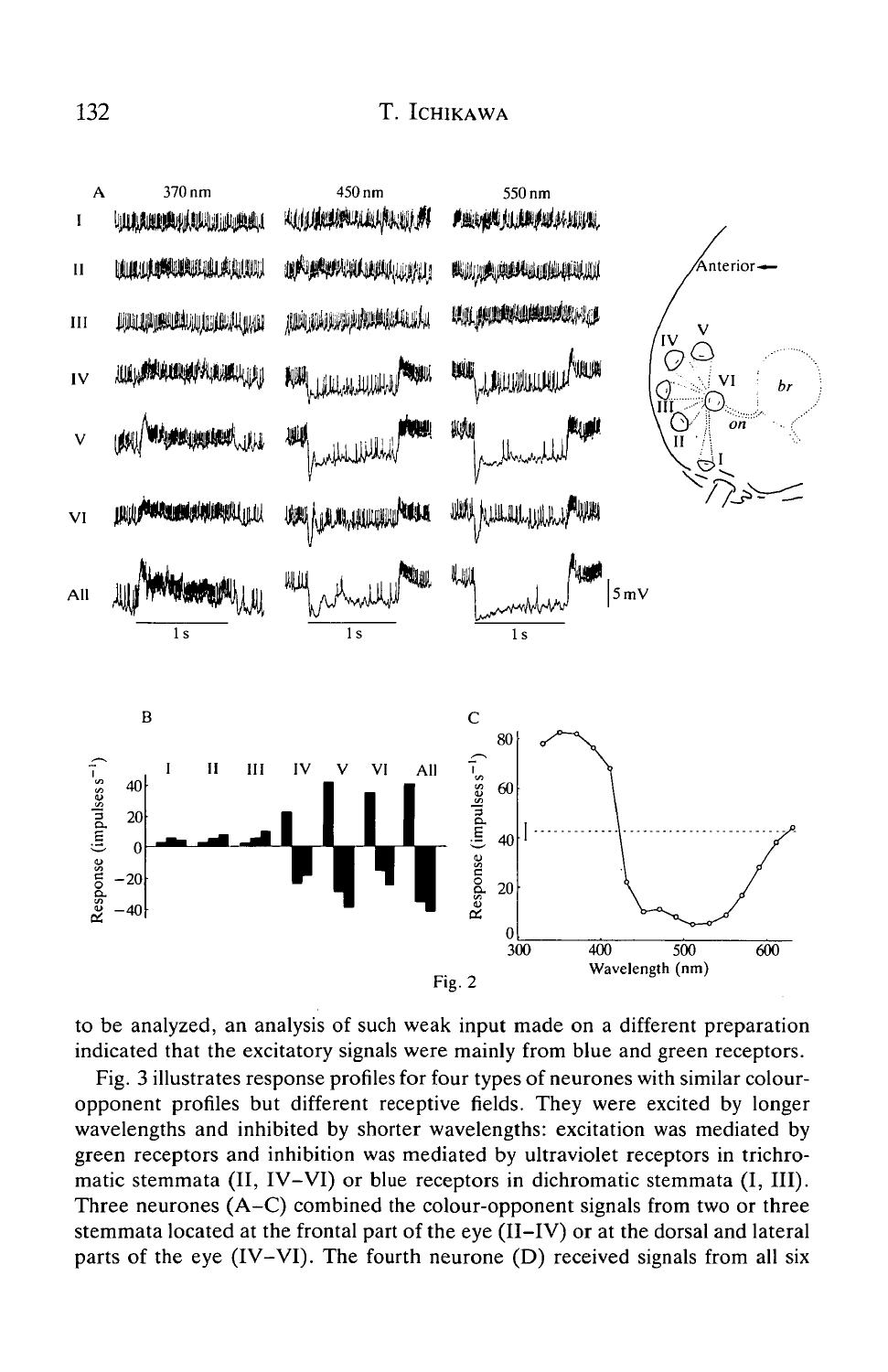Fig. 2. (A) Intracellular responses of a medulla neurone with a spectrally homogeneous, colour-opponent receptive field obtained by applying monochromatic light of three wavelengths to individual stemmata separately (I-VI) or simultaneously (All). The wavelength-dependent excitatory and inhibitory responses were evoked by illuminating three stemmata (IV-VI) located in the dorsal and lateral parts of the eye. log  $I_m$  was  $-2.5$  (about 2 log units above threshold at 550 nm). Stimulus duration (horizontal bars) was 1 s. (B) The spatial and spectral profiles of the response of the unit. In this and the following similar response profiles, left, middle and right bars indicate, respectively, the amplitudes of the response to light at 370, 450 and 550 nm applied to single stemmata separately  $(I-VI)$  or all stemmata simultaneously  $(AII)$ . A positive (negative) value of the response represents an increment (a decrement) of the impulse discharge rate by stimulation. (C) An action spectrum of the neurone in the dark-adapted state. Impulse numbers during Is of stimulation were plotted, log  $I_m = -2.5$ . The vertical bar and the interrupted line indicate the range and the mean of impulse numbers during the Is before stimulation, respectively. The inset shows an arrangement of six left stemmata  $(I-VI)$ . Internal structures are indicated by dotted lines. Axons from photoreceptors in the stemmata join together to form an optic nerve *(on)* and enter the brain *(br).*

stemmata, but stemma IV was the most influential. As apart from stemma IV, single stemmata lost their ability to produce a strong response.

Several neurones had a weak or concealed colour-opponency which required the presence of an appropriate chromatic background to reveal colour-opponent responses. Fig. 4 shows the responses of such a cell. On a neutral background (dark or white) the unit showed inhibitory responses to all wavelengths, whereas on a yellow background it revealed an excitatory response to the intermediate wavelength (450 nm) (Fig. 4A). The action spectra obtained on the white and yellow backgrounds indicate that the inhibitory signals derived from ultraviolet and green receptors, whereas the excitatory signals were from blue receptors (Fig. 4C). The spatial response profile of the unit shows that major sources of



Fig. 3. Spatial and spectral profiles of four simple neurones with colour opponency. They received similar colour-opponent input from two (A), three (B, C) or all stemmata (D).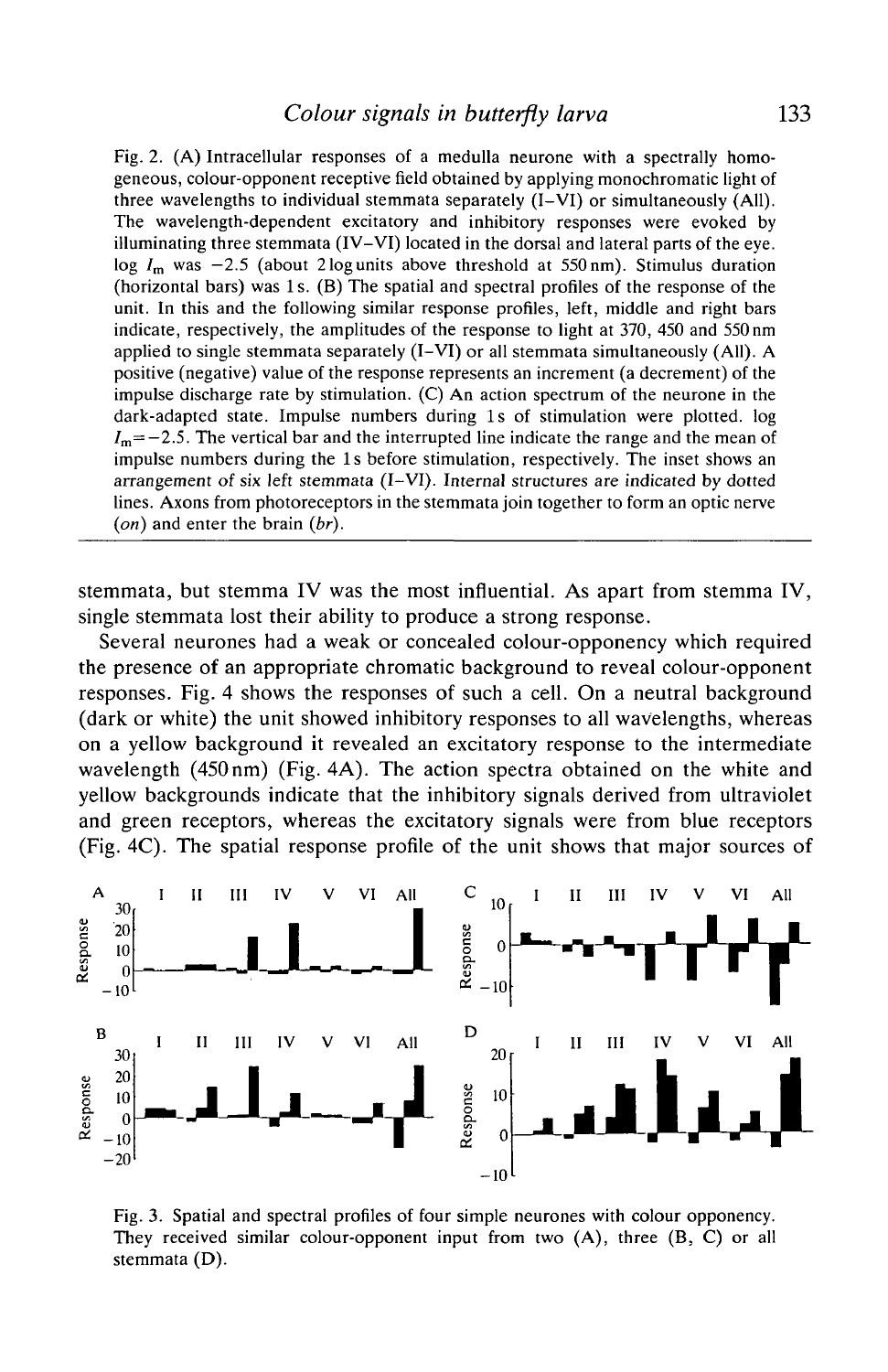these signals were from stemmata II-V (Fig. 4B). Fig. 5 shows response profiles for three other neurones showing concealed colour-opponency. For two neurones (Fig. 5A, B), the inhibitory input from the blue receptors was concealed by a strong excitatory input from the ultraviolet and green receptors. The two were



Fig. 4. (A) Intraeellular responses of a neurone with concealed colour-opponency to monochromatic stimuli, recorded under two different background conditions. In the dark-adapted state, the cell was inhibited at all wavelengths, whereas it was excited at 450 nm on a yellow (580 nm) background  $(2.4 \times 10^{10} \text{ quanta cm}^{-2} \text{s}^{-1})$ . log  $I_m = -2.5$ (dark) or  $-1.0$  (yellow background). (B) Spatial and spectral profiles of the response of the unit in the dark-adapted state. The unit received dominant input from stemmata II–V. (C) Action spectra of the neurone measured on white (0.32 mW m<sup>-2</sup>) and yellow (580 nm) backgrounds  $(2.4 \times 10^{10} \text{ quanta cm}^{-2} \text{s}^{-1})$ . log  $I_m = -0.5$  (white background) or  $-2.0$  (yellow background). The vertical bars and interrupted lines indicate, respectively, the ranges and means of impulse numbers during the Is before stimulation.



Fig. 5. Response profiles of three neurones with concealed colour-opponency. They receive similar spectral input from five or six stemmata.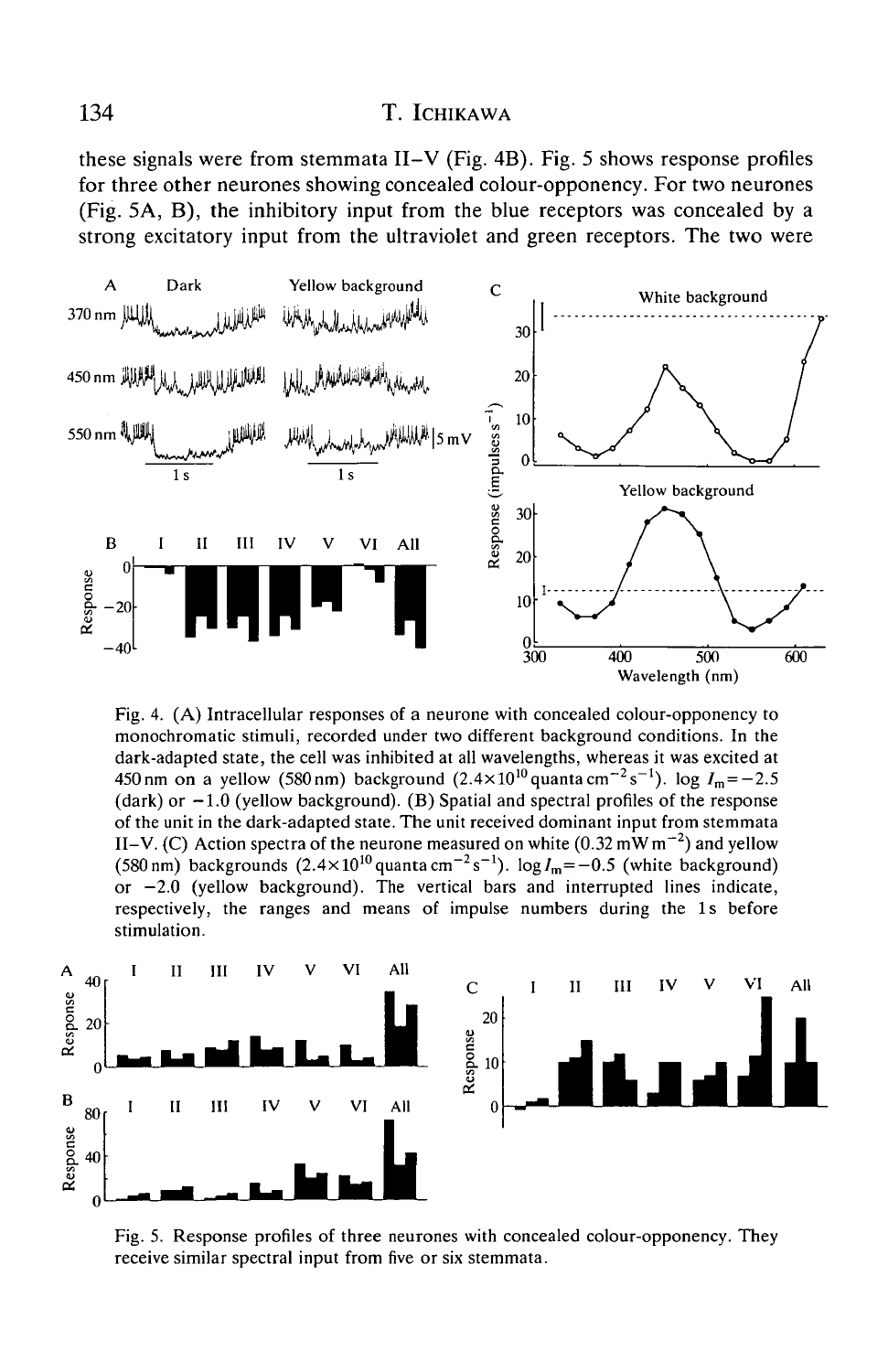easily distinguishable because the most influential stemmata and the magnitude of their maximum response differed. The third cell (Fig. 5C) appeared to receive input from green and blue receptors in stemmata II-VI. However, the response produced by simultaneous stimulation of all stemmata with a green stimulus (550 nm) was smaller than that produced by stimulation of stemma VI with the same stimulus. The depressed nature of the intensity-response function obtained by illuminating stemma III with the green light indicated that this was due to a significant inhibitory effect of green receptors in stemma III.

#### *Complex cells*

Neurones of this class receive different chromatic inputs from different stemmata, so that their receptive fields are spectrally heterogeneous.

For the unit illustrated in Fig. 6A, a green (550 nm) stimulus given to stemma II elicited a strong excitation, while the same stimulus presented to the neighbouring stemma III caused an inhibition. Ultraviolet (370nm) or blue (450nm) stimuli produced similar responses in both stemmata. The action spectra of the unit indicate that the type of input from stemma II is  $UV-B+G+$  and input from III is  $B+G-$  (Fig. 6C). The changes in impulse frequencies caused by illuminating other stemmata were often too small to be distinguished from a spontaneous fluctuation of the maintained discharge (Fig. 6B). However, a small depolariz-



Fig. 6. (A) Responses of a complex neurone receiving different types of colouropponent input from two adjacent stemmata. The polarities of responses evoked by illuminating stemmata II and III are the same at 370 nm (inhibitory) and 450 nm (excitatory), but different at 550 nm. (B) Response profile of the unit. The colouropponent input provided by the two stemmata are  $UV-B+G+ (II)$  and  $B+G- (III)$ .  $log I_m = -3.0$ . (C) Action spectra of the neurone measured by illuminating stemmata II and III separately. The vertical bar and interrupted line indicate, respectively, range and mean of impulse numbers during the Is before stimulation.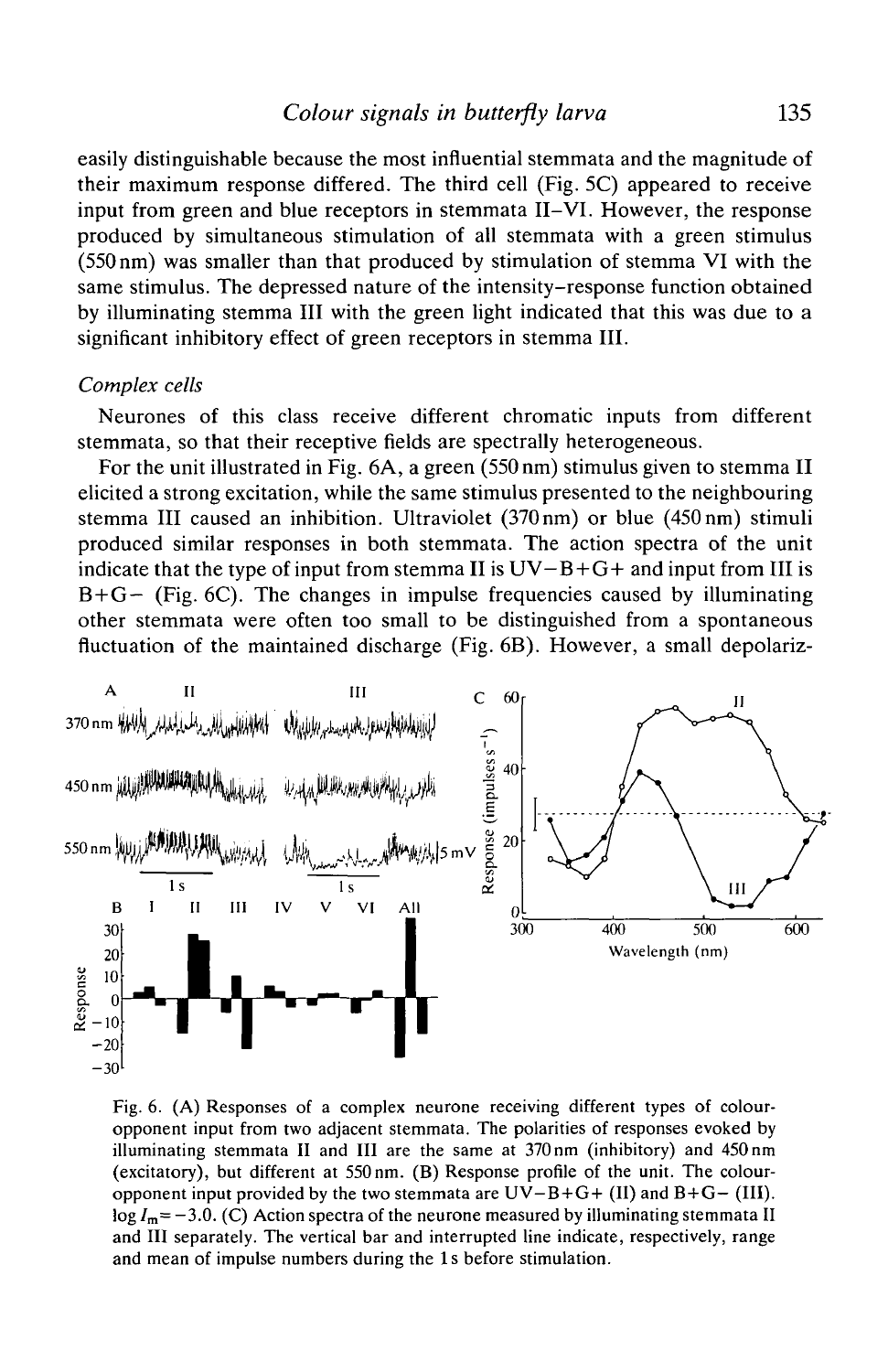

Fig. 7. Response profiles of three complex neurones receiving different types of colour-opponent input from neighbouring stemmata. Types of dominant colouropponent input determined are as follows: (A)  $UV-G-B+ (II)$  and  $G-B+ (III)$ ; (B)  $G-B+ (III)$  and  $UV+G- (IV); (C) G-B+ (III), UV-G-b+ (IV)$  and  $UV-G+ (V,$ VI).

ation caused by stimulating stemmata I and V or a hyperpolarization caused by illuminating stemmata IV and VI was evident. Simultaneous stimulation of all stemmata revealed a colour opponency as if the unit was  $UV-B+G-$  (Fig. 6B).

Neurones with other combinations of opponent colours are represented in Fig. 7. The two neurones in Fig. 7A,B have the same colour-opponent input  $(B+G-)$  from stemma III as the unit shown in Fig. 6, but they have different inputs from stemmata II ( $UV-G-B+$ ) (Fig. 7A) and IV ( $UV+G-$ ) (Fig. 7B). The response profile for the third cell is more complicated (Fig. 7C). Excitation was elicited by shorter wavelengths given to stemma III and by longer wavelengths to stemmata V and VI. In contrast, inhibitory responses were produced by long wavelengths applied to stemma III and by short wavelengths applied to stemmata V and VI. For stemma IV, which is located between stemmata III and V, the unit was inhibited by both short and long wavelengths.

There were several neurones that received a strong colour-opponent input from one or two stemmata and weak (concealed) colour-opponent and/or non-colouropponent input from neighbouring stemmata. The three cells shown in Fig. 8A-C received a colour-opponent signal from a single stemma (II or IV) and a noncolour-opponent input from a neighbouring stemma (I or III); some weak signals from other stemmata were evident. This response profile appears to be the same as that of some colour-opponent neurones classified as mono-stemma-dominated neurones (Ichikawa, 1986). However, they were easily distinguishable from the latter because these neurones, unlike the mono-stemma-dominated neurones, did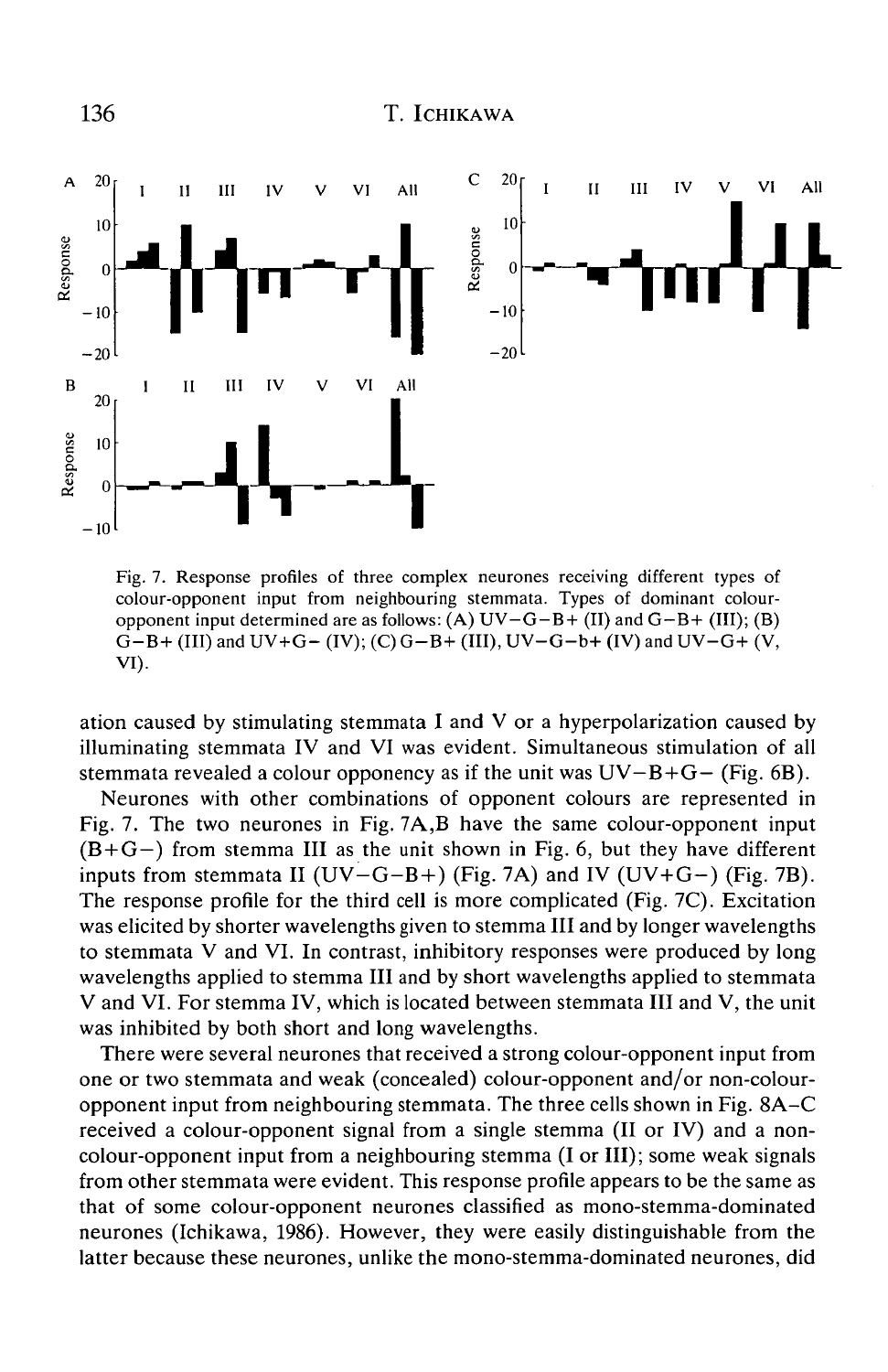

Fig. 8. Response profiles of six complex neurones receiving colour-opponent input and concealed or non-colour-opponent input from neighbouring stemmata. Types of dominant input determined were as follows: (A)  $B+G+ (I)$  and  $UV+G- (II)$ ; (B)  $UV-G+(II)$ ,  $G-B-(III)$  and  $UV-b+g-(IV)$ ; (C)  $G-b+(III)$  and  $B+UV-(IV)$ ; (D)  $UV-B+G+ (II)$ ,  $B-G+ (III)$  and  $B+G+UV+ (IV)$ ; (E)  $UV+G+ (II)$ ,  $B-G+$ (III) and  $UV-G+ (IV)$ ; (F)  $B+g- (III)$ ,  $B+uv-g- (IV)$ ,  $G+uv- (V)$  and  $UV+G+$ (VI).

not show any centre-surround-like spatial antagonism when tested with white light (Fig. 8A,B), and they lost their distinct colour opponency when all the stemmata were illuminated (Fig. 8B,C) (this means that the colour-opponent signals were no longer dominant). In the other three units shown in Fig. 8D-F, two stemmata (II and III or III and IV) provided similar colour-opponent signals which appeared to dominate the overall spectral profile of the neurones, though the neighbouring stemmata did send significant input.

One neurone showing spatially segregated colour opponency, where the opponent input derived from different stemmata, is illustrated in Fig. 9. The unit received blue-dominant, excitatory input from stemma II and green-dominant, inhibitory input from stemma III, so that simultaneous stimulation of the two stemmata or all six stemmata revealed a colour-opponent interaction.

#### *Temporal characteristics*

There were a few types of neurones characterized by temporal rather than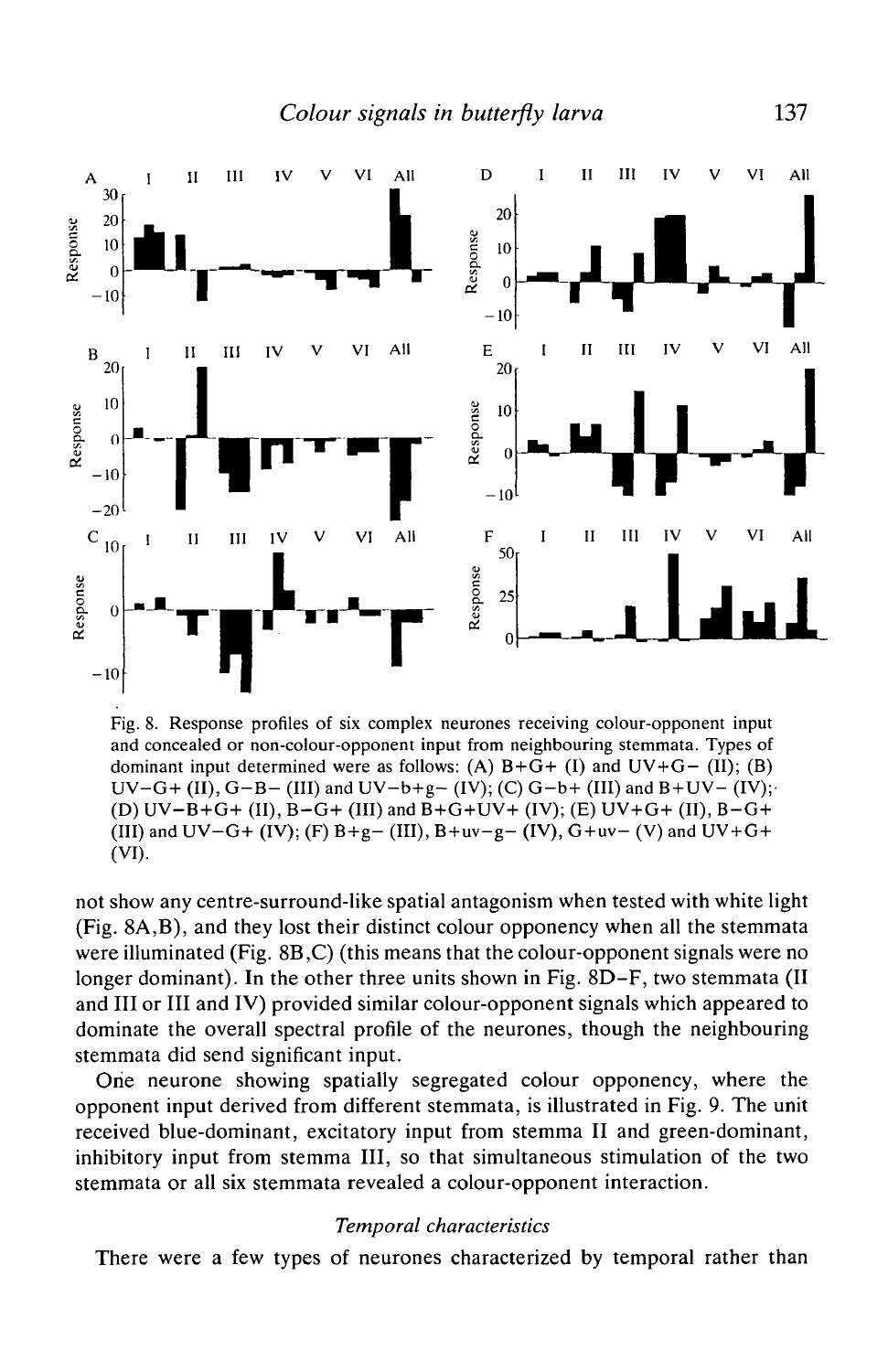

Fig. 9. Response profile of a neurone showing colour antagonism between two adjacent stemmata. The antagonistic responses were mediated by blue receptors in stemma II and green receptors in stemma III.

spectral properties, as shown in Fig. 1C-E. A great majority of the neurones usually showed considerable fluctuation in the impulse discharge rate and responded in a phasic-tonic manner (cf. Figs 1A,B, 2, 4, 6 and 11). The tonic cell discharged fairly regularly in the dark and responded with an increase in the discharge rate, to all wavelengths, superimposed on a small depolarization (Fig. 1C). Fig. 10A shows the response profile of the tonic cell. Two or three classes of colour receptors present in stemmata I, V and VI appeared to be dominant for the unit. The response profile shown in Fig. 10B was obtained from the phasic cell, which showed a transient depolarization at the onset and offset of the stimulation (cf. Fig. 1D). For such an 'on-off' unit, impulse numbers were counted for 300 ms after the start and termination of the stimulation. The spectral profile over the receptive field of the unit appeared to be relatively homogeneous



Fig. 10. Profiles of three cells showing tonic or phasic responses. (A) The tonic cell illustrated in Fig. 1C; (B) the on-off cell illustrated in Fig. ID; (C) the off cell illustrated in Fig. IE.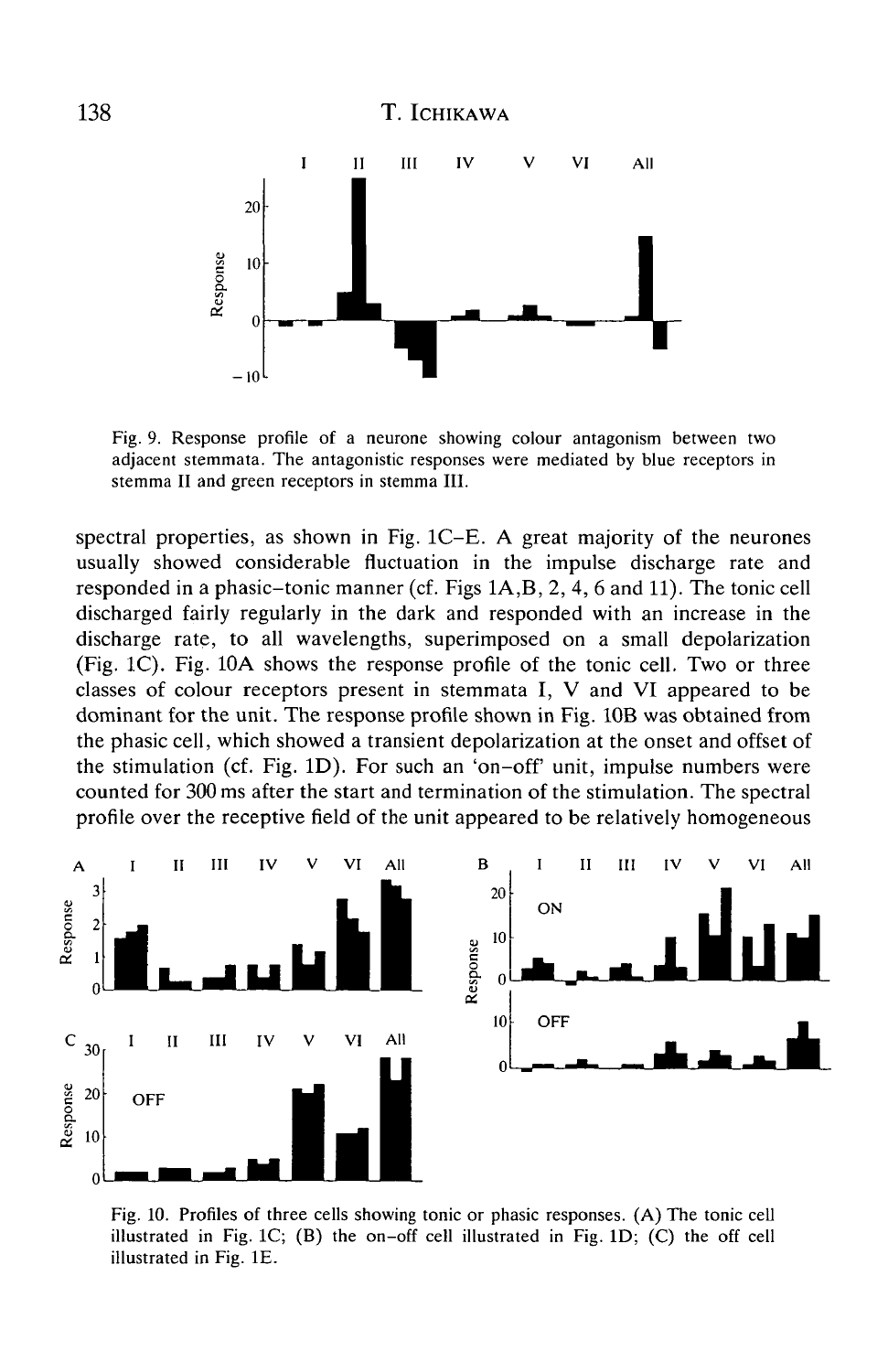### *Colour signals in butterfly larva* 139

(simple), but there was a difference in the class of photoreceptors mediating different components of the response. For stemmata V and VI the on-responses were dominated by the ultraviolet and green receptors and the off-responses were blue-dominant, whereas for stemma IV both on- and off-responses were bluedominant. Fig. 10C shows the response profile of another phasic cell, an 'off' unit, the response of which was characterized by a transient depolarization at the cessation of stimulation (cf. Fig. IE). The ultraviolet and green receptors in stemmata V and VI dominate the cell.

#### *Spatial characteristics*

For the majority of neurones described in this paper, the responses evoked by illuminating one particular stemma serving as the centre of the receptive field could reach almost the same level as the maximum response produced when all the stemmata were illuminated. However, the activity of the neurones shown in Fig. 5A,B revealed a low saturation level when any single stemma was stimulated. When different numbers of stemmata were illuminated, the neurones showed a distinct additive property, as illustrated in Fig. 11. Illumination of stemma VI elicited a small number of impulses, superimposed on the small depolarization of



Fig. 11. Spatial summation of the response of the neurone shown in Fig. 5B. As the number of stemmata illuminated increases from one (VI) to six (I-VI), the amplitude of the slow depolarization and the impulse discharge rate increase, log  $I_w = -4.5$ .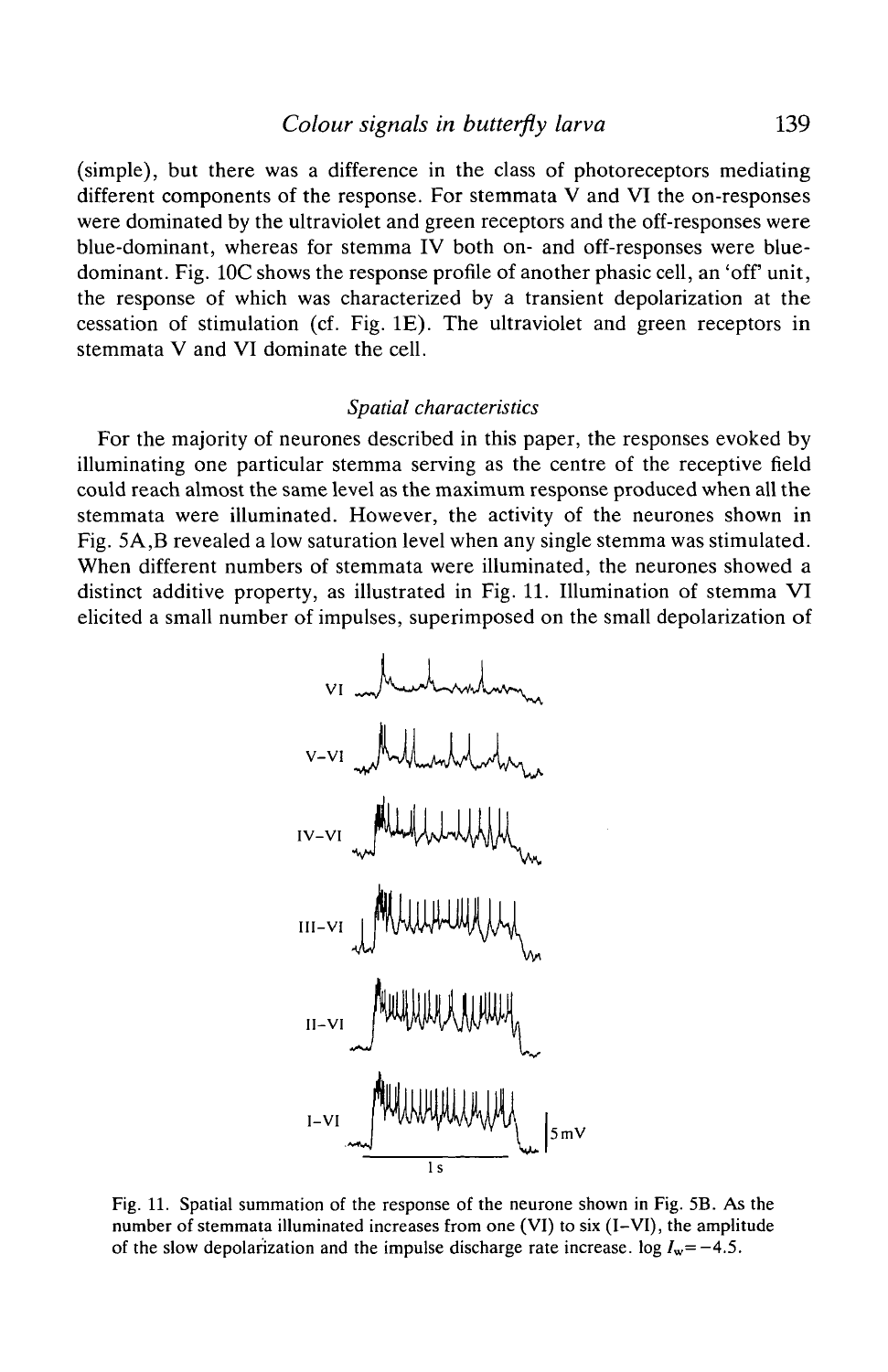

Fig. 12. Response profiles of two neurones with large antagonistic receptive fields. The units show an antagonism between  $(A)$  the centre  $(II-IV)$  and the periphery  $(I, V, I)$ VI) or (B) the dorsal (IV, V) and the ventral (I, II, VI) parts of the eye.

the membrane. As the number of stimulated stemmata increased, the number of impulses, as well as the amplitude of the depolarization, increased.

There were two types of neurones showing a characteristic spatial antagonism between different areas of the eye. The example shown in Fig. 12A reveals a weak, but distinct, inhibitory area (II–IV) surrounded by a strong excitatory area (I, V, VI). Such an organization of the receptive field appears to represent antagonism between the centre and the periphery of the larval eye, because structurally stemma III seems to correspond to the centre or 'fovea' of the eye (see Discussion). The unit illustrated in Fig. 12B shows a dorsoventral gradient or antagonism: stemmata IV and V, which occupy the dorsal part of the eye, sent inhibitory signals, whereas the stemmata I, II and VI, which occupy the ventral and lateral parts of the eye, sent excitatory signals. Spectral profiles of the antagonistic areas of the two neurones appeared to be similar and simple: green (and blue) dominant for the former (Fig. 12A) and ultraviolet and green dominant for the latter (Fig. 12B).

### *Classification overview*

Fig. 13 shows a summary of the receptive field profiles of the 25 neurones identified in this study. The neurones are arranged according to the most influential stemmata (a receptive field centre) and the number of influential stemmata (width of the field). The spatial profile of each neurone was constructed by connecting the levels of relative amplitude of the response to illumination of individual stemmata (I-VI) with a smooth curve. To evaluate a colour-opponent response, the excitatory and inhibitory components of the response were summed. Neurones A-R have dominant input from a few stemmata and the remaining neurones S-Y have input from 4-6 stemmata. Within the former group, there appear to be three subgroups of neurones with partially overlapping different visual fields: neurones A-E are dominated by stemmata II and III, neurones F-K are dominated by stemmata III and IV, and neurones M-R are dominated by stemmata V and VI (and I). The abbreviation on the right of each receptive field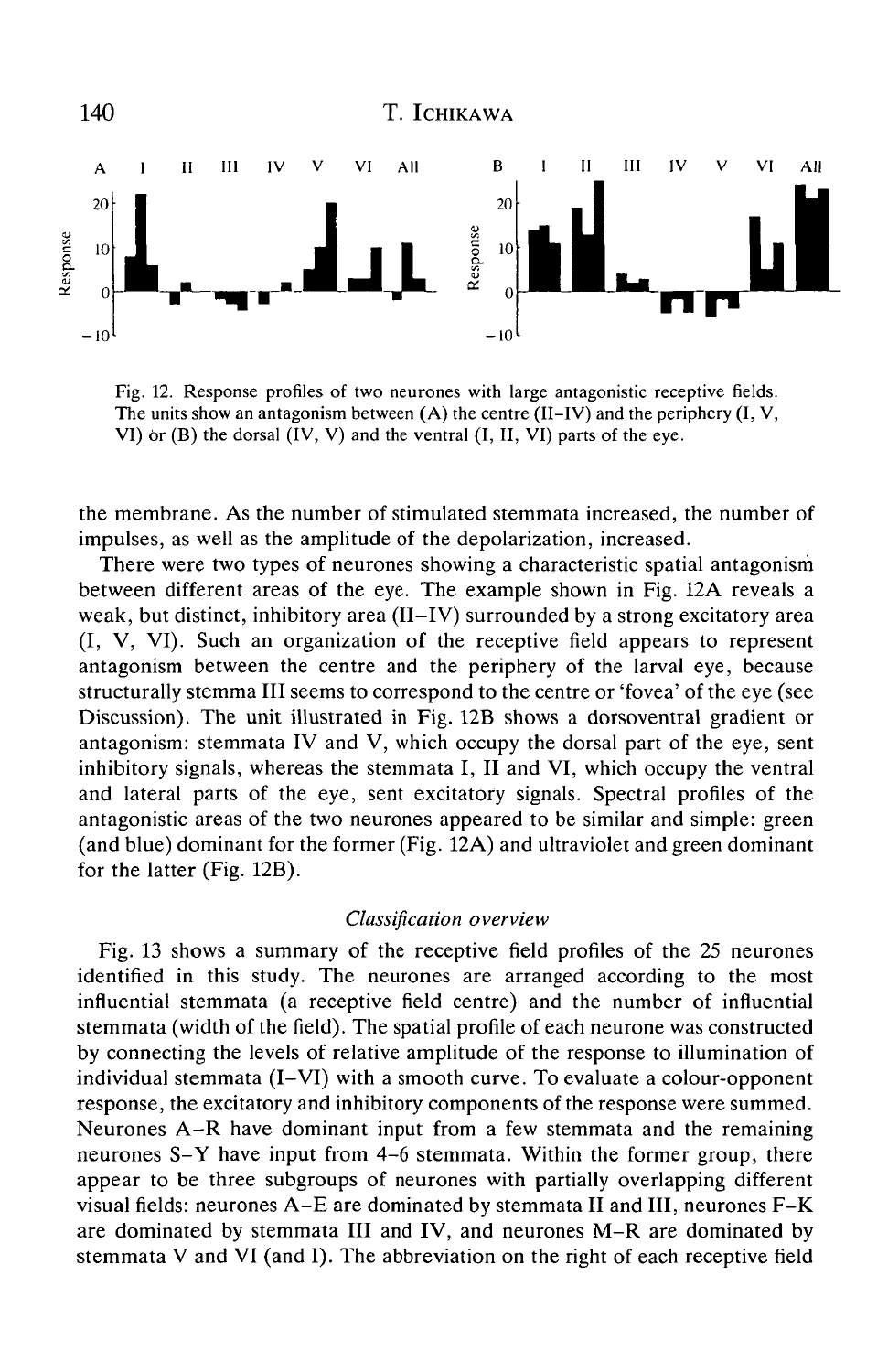profile indicates the spectral complexity of the field of the neurone. Symbols in parentheses represent types of overall spectral input (and the temporal and spatial properties). There is a close relationship between spatial and spectral profiles. The neurones provided with dominant input by stemmata II-IV, including neurone L, are characterized by a spectrally complex receptive field (C) or a simple receptive field (S) with distinct colour-opponent characteristics (neurones F and I, cf. Fig.  $3A,B$ ). Neurones dominated by stemmata V and VI have a spectrally simple receptive field and some show a characteristic tonic or phasic response. The widefield neurones S-Y also have a spectrally simple receptive field; some are



Fig. 13. A summary of the receptive field profiles of 25 types of neurones. Relative responses of a unit to stimulation of individual stemmata (I-VI) were calculated from the corresponding response profile illustrated in Figs 2-12 and the levels were connected with smooth curves. Neurones are arranged according to the most influential stemmata and the number of dominant stemmata. Abbreviations S and C denote cells with spectrally simple and complex receptive fields, respectively. The types of overall spectral input and the temporal properties of responses (tonic, phasic), spatial summation (sum.), or spatial antagonism (antag.) are in parentheses. Numbers (with a letter) in the extreme right-hand column indicate corresponding figures.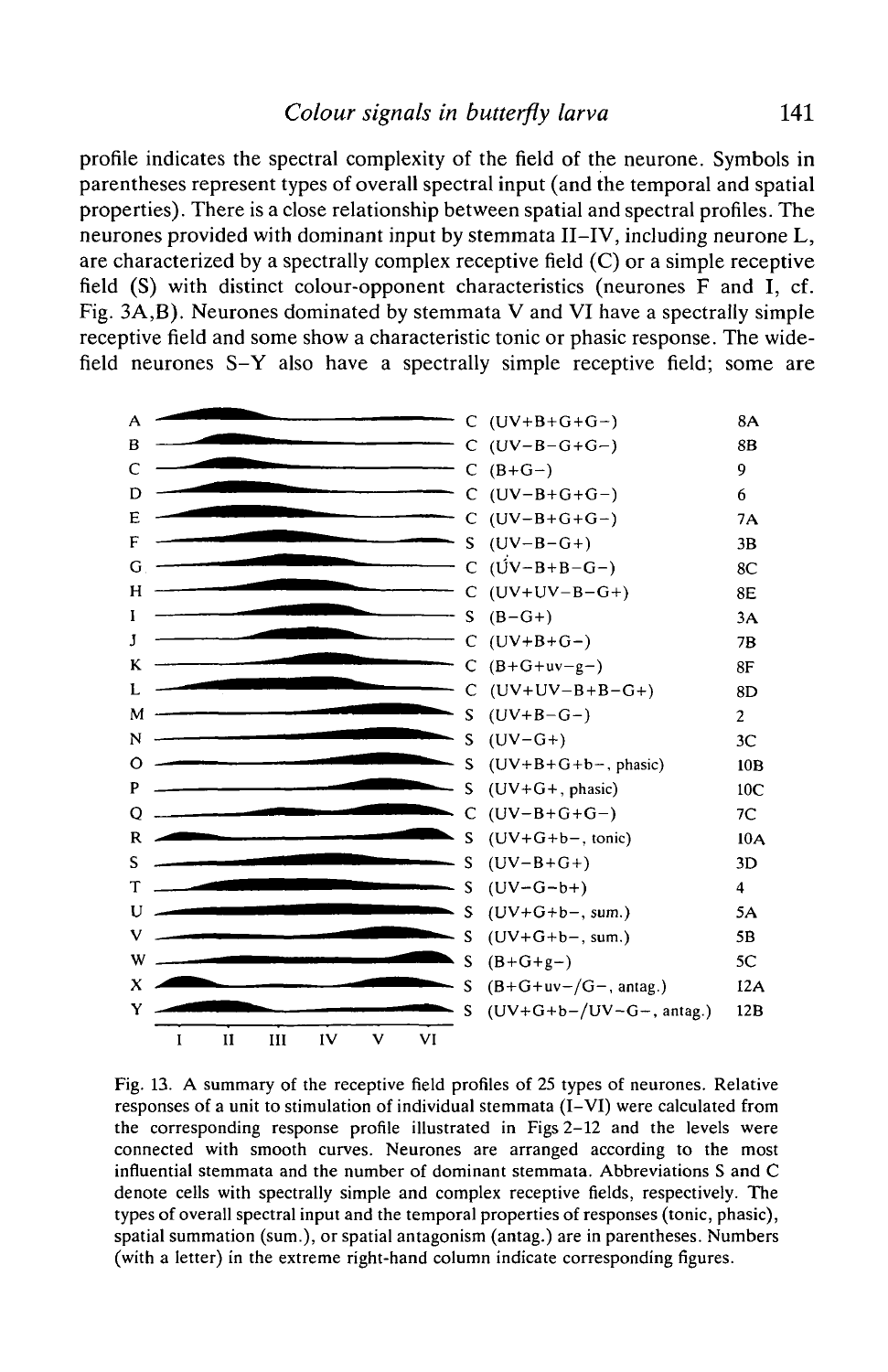characterized by spatial summation of responses (sum., cf. Fig. 11) or by spatial antagonism between particular areas of the eye (antag., cf. Fig. 12).

### **Discussion**

Many insects have on their compound eyes one or more specialized regions, foveae, where angles between neighbouring optical units (inter-ommatidial angles) are smaller than elsewhere. The width of the receptive field of a photoreceptor cell is smallest in the central region of the eye and it increases with the distance from the centre (Hardie, 1979; Rossel, 1979). Although in the lepidopteran larval eye there are too few units to define the fovea, the receptive fields of photoreceptors increase with the distance from one particular stemma (III) (Ichikawa and Tateda, 1982). Khattar (1977) observed in *Papilio demoleus* that even a larva with all but one stemmata blinded could orientate to coloured papers, and a larva with stemma III unblinded showed greater orientational responses than did a larva with other single stemmata unblinded. These physiological and behavioural events suggest a centre-periphery gradient in the organization of the larval eye. In the present study, there was a particular medulla neurone that showed a distinct spatial antagonism between stemmata II-IV and the other stemmata (Fig. 12A). Furthermore, the functional properties of neurones dominated by stemmata II-IV apparently differed from those of neurones dominated by stemmata IV-VI (and I), as described above. These results suggest a centre-periphery organization of the larval visual system.

The results of all the studies showed that the larval medulla consists of at least three classes of neural elements with particular degrees of convergence of photoreceptor signals. The first class consists of many neurones which make a colour-coded pathway for every single stemma (Ichikawa, 1986). These monostemma-dominated neurones are repetitive elements of several distinct functional (and possibly morphological) types (T. Ichikawa, in preparation). The second class of neurone integrates colour signals from a few adjacent stemmata and the third class integrates signals from almost all the stemmata. Unlike the first class of neurone, most of the second and third classes of neurones appear to be unique elements with specific functional properties, though there were a few types of cell that received similar spectral input from different sets of stemmata (Fig. 3). Functional differentiation of the second (and third) class of neurones, however, may not always indicate morphological differentiation. Although there is no available morphological evidence, it is likely that some neurones, especially in the second class, belong to a morphological type with a defined dendritic field and periodicity of appearance in the medulla neuropile. Repetitive organizations of similar elements, but in a more elaborate manner, have been observed in the medulla and lobula of adult optic lobes as well as in the lamina (e.g. Strausfeld, 1976).

The mono-stemma-dominated neurones were classified into three families, according to the combination of opponent colours: blue *vs* green, ultraviolet *vs* green and blue *vs* ultraviolet and green (Ichikawa, 1986). Each family consists of a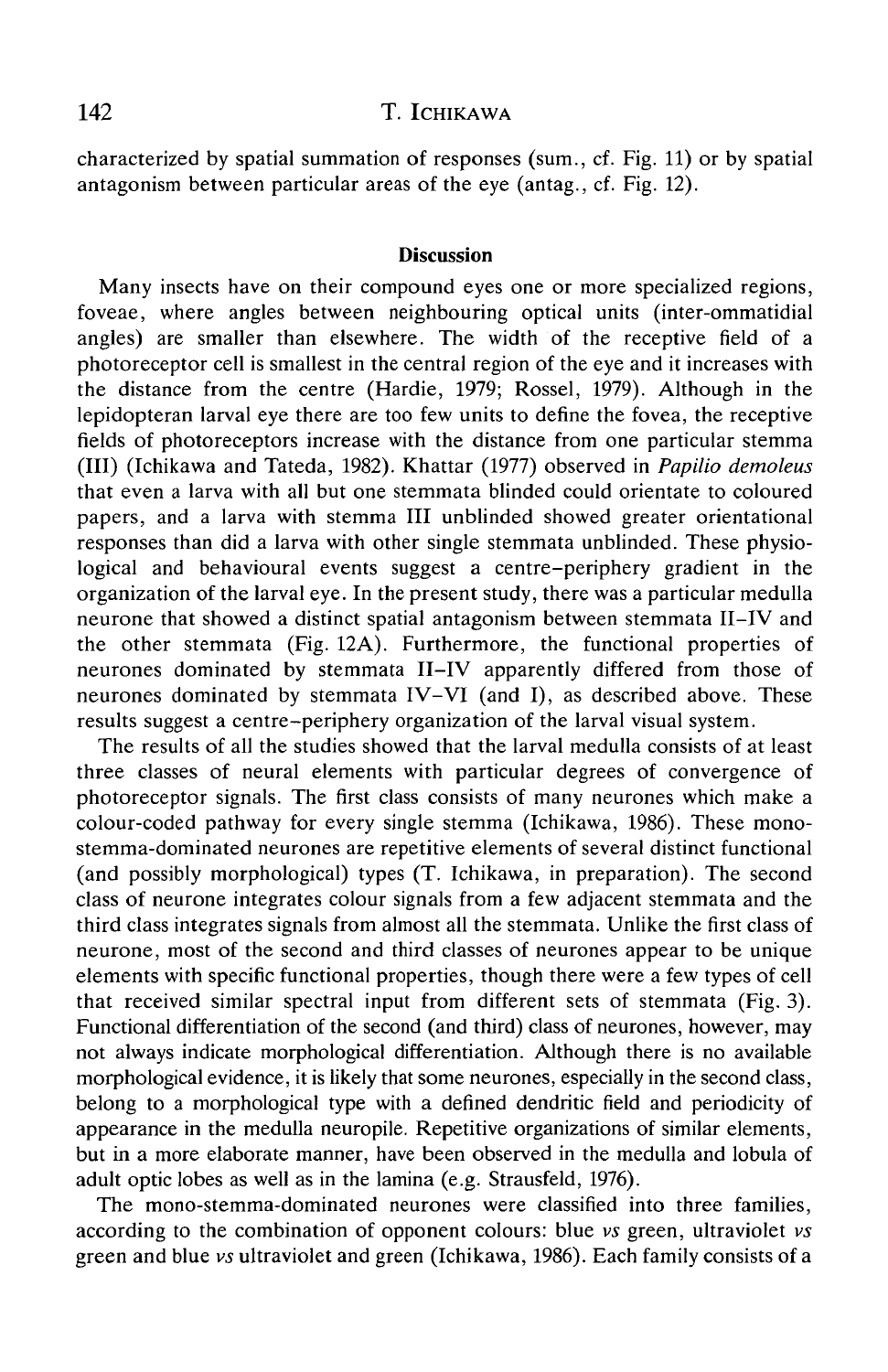few neurones, or several types of neurones, which showed characteristic spectral sensitivity functions depending on background conditions (T. Ichikawa, in preparation). Most of the colour-opponent responses found in the present study also belonged to these three combinations. Since the larval optic lobe lacks the lobula, the larval medulla seems to be equivalent to a complex of the medulla and lobula in adult insects. Thus, it is possible that some multi-stemma-dominated neurones may postsynaptically integrate the output of the same or different spectral types of mono-stemma-dominated neurones with different receptive fields. No neurone examined in detail in the present study showed a spectral sensitivity function identical to that of a particular type of mono-stemmadominated cell. Furthermore, a few neurones showed new colour combinations of opponent interactions: ultraviolet *vs* blue+green (Figs 2 and 6) and ultraviolet *vs* blue (Fig. 8C). These findings suggest (1) that a multi-stemmata-dominated neurone does not simply integrate output of some mono-stemma-dominated neurones, and (2) that the multi-stemmata-dominated neurone is the same order of interneurone as the mono-stemma-dominated neurone, rather than a postsynaptic element of the latter.

How many neurones make up the larval visual system? An eye has 42 photoreceptor cells (seven cells in six stemmata) (Ichikawa and Tateda, 1980). It is usually difficult to distinguish the somata of larval visual interneurones from those of developing cells of the imaginal disks (optic lobe anlagen) which enclose the larval optic neuropile. However, we found at most 24 somata of lamina neurones and about 100 somata of medulla neurones present in particular regions of the brain, as determined by selective incorporation of cobalt ions by larval (visual) interneurones (though all neurones in the optic lobe did not always take up the cobalt) (Ichikawa and Tateda, 1984). If each type of neurone is a physiologically unique cell, about half the medulla neurones may be mono-stemma-dominated because each stemma had at least eight neurones to be solely dominated (Ichikawa, 1986; T. Ichikawa, in preparation). Hence, I describe here about half the remaining (multi-stemmata-dominated) neurones. Among the others, which I could not test, there are probably many (complex) neurones with specific spectral profiles that differ from those of the neurones reported here. Some neurones may respond to illumination of a contralateral eye, though the neurones examined did not show any measurable response to diffuse white light presented to the contralateral eye soaked in saline.

Since stemmata V and VI have very large receptive fields in the dorsal and lateral (peripheral) areas of the visual space (Ichikawa and Tateda, 1982), medulla neurones receiving input from these stemmata, including those dominated by almost all the stemmata, seem to carry information about the luminous or chromatic conditions of a large visual field serving as a background. Their functional properties (Figs 2, 3, 10, 11 and 12) suggest the type of information the visual system needs to 'know' regarding background conditions and changes, and it is easy to speculate on their functional roles in visual processing. In contrast, it is difficult to deduce functional roles for neurones dominated by the central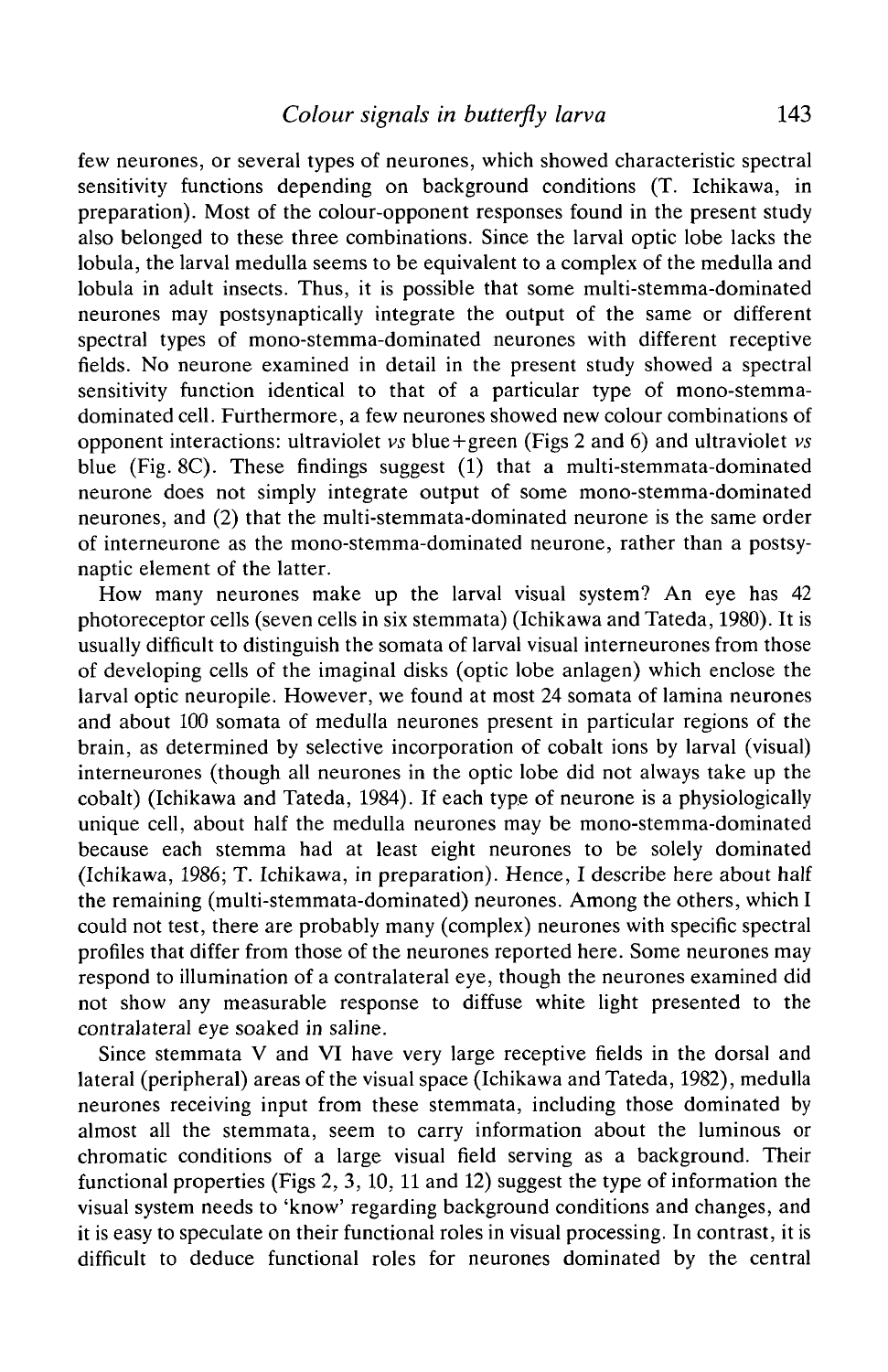stemmata (II-IV) from their complicated spectral profiles, though they should respond strongly to coloured patterns of specific configurations. When a coloured object is presented, a lepidopteran larva makes a visual scanning movement which seems to compensate for the inherently poor resolution of the eye resulting from the small number of optical units (Gotz, 1936; Dethier, 1943). Hence, the temporal configuration of the stimulus may be important when considering the functional roles of the neurones. Different components of the responses of many complex neurones, including the unit shown in Fig. 6, had different time courses. Temporal properties will be described elsewhere.

The work was supported in part by grants from the Ministry of Education, Science and Culture of Japan. I thank M. Ohara for reading the manuscript.

#### References

- DETHIER, V. G. (1943). The dioptric apparatus of lateral ocelli. II. Visual capacities of the ocellus. J. cell. comp. Physiol. 22, 115-126.
- Görz, B. (1936). Beiträge zur Analyse des Verhaltens von Schmetterlingsraupen beim<br>Aufsuchen des Futters und des Verpuppungsplatzes. Z. vergl. Physiol. 23, 429–503.
- HARDIE, R. C. (1979). Electrophysiological analysis of the fly retina. I. Comparative properties of R1–6 and R7 and R8. J. comp. Physiol. **129**, 19–33.
- HERTEL, H. (1980). Chromatic properties of identified interneurons in the optic lobes of the bee.<br>*J. comp. Physiol.* **137**, 215-231.
- *HERTEL, H. AND MORONDE, U. (1987). The physiology and morphology of centrally projecting visual interneurons in the honeybee brain. <i>J. exp. Biol.* **133**, 301–315.
- HERTEL, H., SCHÄFER, S. AND MORONDE, U. (1987). The physiology and morphology of visual commissures in the honeybee brain. *J. exp. Biol.* **133**, 283–300.
- ICHIKAWA, T. (1986). Color and spatial antagonism in the visual system of the larval swallowtail<br>butterfly. *Brain Res*. 397, 381-385.
- ICHIKAWA, T. AND TATEDA, H. (1980). Cellular patterns and spectral sensitivity of larval ocelli in the swallowtail butterfly *Papilio. J. comp. Physiol.* 139, 41–47.
- ICHIKAWA, T. AND TATEDA, H. (1982). Receptive field of the stemmata of the swallowtail butterfly *Papilio. J. comp. Physiol.* **146**, 191-199.
- ICHIKAWA, T. AND TATEDA, H. (1984). Termination profiles of photoreceptor cells in the larval eye of the swallowtail butterfly. *J. Neurocytol.* 13, 227–238.
- KIEN, J. AND MENZEL, R. (1977). Chromatic properties of interneurons in the optic lobes of the bee. II. Narrow band and colour opponent neurons. *J. comp. Physiol.* **113**, 35–53.
- KHATTAR, P. (1977). Certain factors determining visual and olfactory orientation of the larvae of *Papilio demoleus* L. PhD thesis, University of Delhi.
- LAUGHLIN, S. B. (1976). Neural integration in the first optic neuropile of dragonflies. IV. Interneuron spectral sensitivity and contrast coding. *J. comp. Physiol.* **112,** 199-211.
- MEINERTZHAGEN, I. A., MENZEL, R. AND KAHLE, G. (1983). The identification of spectral receptor types in the retina and lamina of the dragonfly *Sympetrum rubicundulum. J. comp.*<br>*Physiol.* 151, 295–310.
- *Physiol.* **151,** 295-310. MENZEL, R. (1974). Spectral sensitivity of monopolar cells in the bee lamina. *J. comp. Physiol.*
- **93,** 337-346. MENZEL, R. (1979). Spectral sensitivity and color vision in invertebrates. In *Handbook of Sensory Physiology,* vol. VII/6A (ed. H. Autrum), pp. 503-580. Berlin: Springer-Verlag
- OSORIO, D. (1986). Ultraviolet sensitivity and spectral opponency in the locust. *J. exp. Biol.* **122,**
- Osorio, D. (1987). Temporal and spectral properties of sustaining cells in the medulla of the locust. *J. comp. Physiol.* **161,** 441-448.